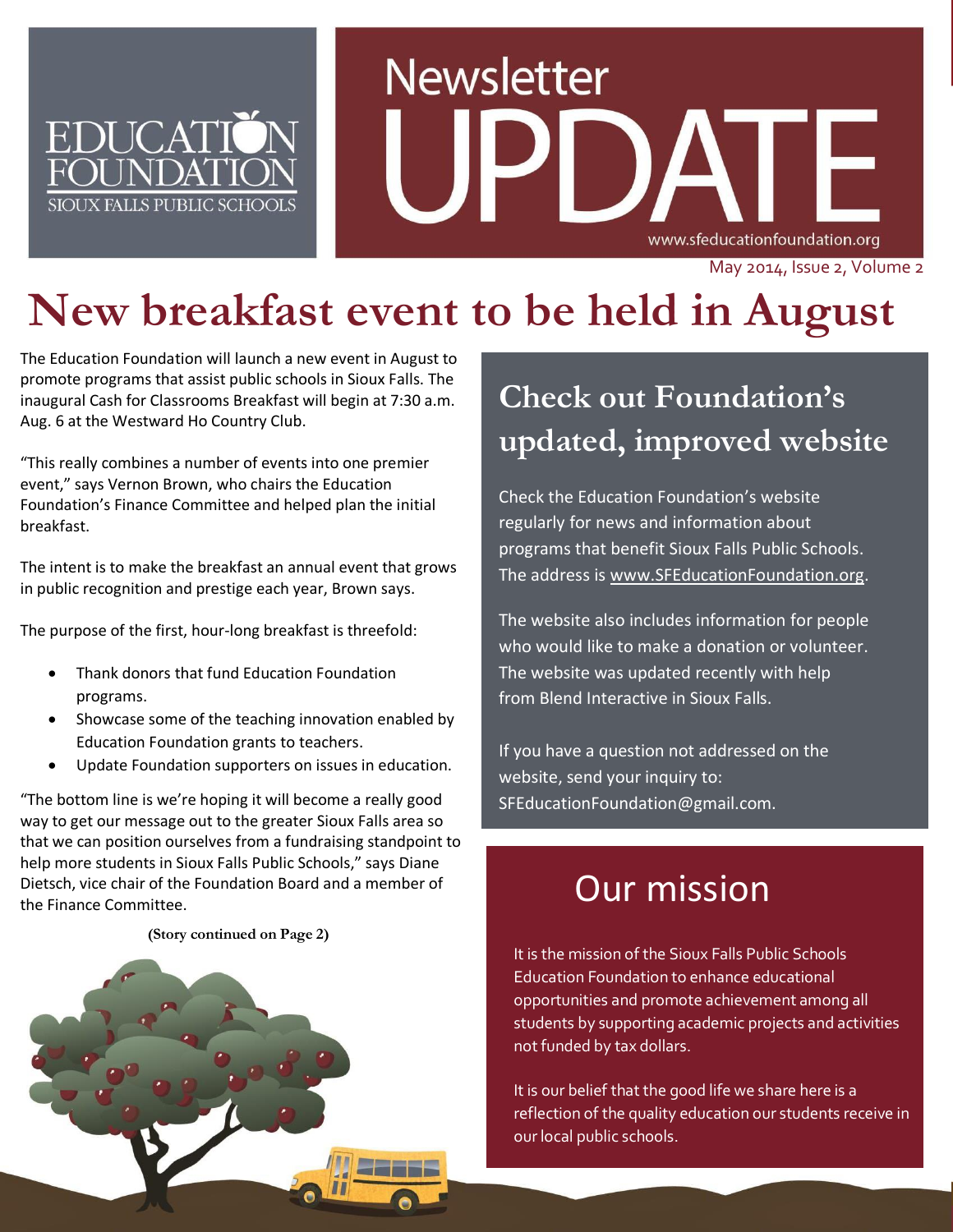

May 2014, Issue 2, Volume 2, Page 2

# **New event includes report about educational issues**

#### **(Continued from Page 1)**

Superintendent Pam Homan of the Sioux Falls School District is scheduled to be featured speaker. She is expected to discuss trends and challenges in local schools.

Organizers consider early August to be a good time for the breakfast because the start of the 2014-2015 school year will be on people's minds.

Business and civic leaders will be invited to attend and learn more about the Education Foundation and its mission of enhancing educational opportunities and promoting student achievement.

They also will be encouraged to consider making a donation.

Local business leaders have a tradition of being involved in the education system, and the breakfast will help maintain that important connection, Brown says.

"I think all of us in business are struggling a little bit with workforce development. I think it's important for businesses to have close ties with education," says Brown, a marketing executive with SDN Communications.

Businesses are the primary funders of Education Foundation grants, which help teachers start and maintain innovative teaching projects. Foundation grants also help new teachers buy classroom supplies.

The Cash for Classrooms Breakfast will replace events such as an annual golf tournament hosted by the Foundation. The breakfast also will provide a new forum to discuss local issues in education.

To reduce confusion, the Education Foundation is merging all of its grant and fundraising programs under the name Cash for Classrooms.



# Want to help improve quality of local education? Make a donation

You can make a difference by donating to the Education Foundation. Contributions are welcome and needed.

The Education Foundation is a nonprofit organization endorsed by the Sioux Falls School District. Our objective is to help students, teachers and schools.

We operate with our own Board of Directors to enhance educational opportunities and promote student achievement by supporting academic projects and activities not supported by tax dollars.

Gifts to the Foundation help fund programs that reward and encourage innovative teaching methods in classrooms. The Foundation also helps new, first-time teachers buy classroom supplies.

Volunteer help for special projects is welcome, too.

More information about donating is available on the Foundation's website, [www.sfeducationfoundation.org.](http://www.sfeducationfoundation.org/)

Questions about donations may be directed to the Sioux Falls Area Community Foundation, phone [\(605\) 336-7055.](tel:%28605%29%20336-7055) 

Questions about Education Foundation programs may be emailed to [sfeducationfoundation@gmail.com.](mailto:sfeducationfoundation@gmail.com)

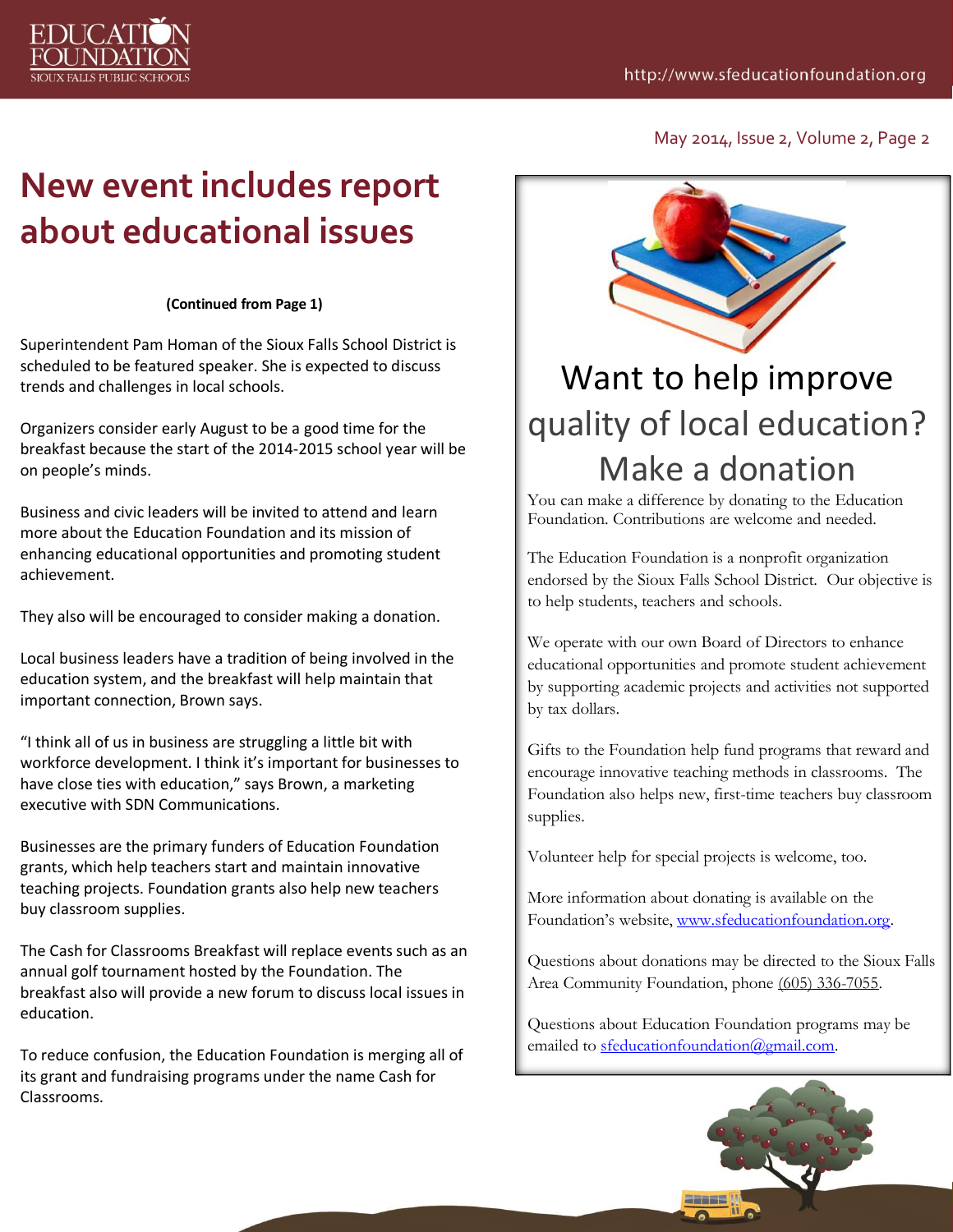#### http://www.sfeducationfoundation.org



# **DI ICAT**

## **Special education instructor is named Teacher of Year**

When Sarah Henrichs was named the Teacher of the Year for the Sioux Falls School District, she initially struggled to express her appreciation.

"There are so many teachers in the district that do a great job, so it's hard to feel worthy of this award," she said later. "But it's fun to get recognition."

Henrichs received the 26<sup>th</sup> annual Dr. John W. Harris Teacher of the Year award at a ceremony March 26 at Callaway's.

The prize included a plaque and \$4,000 in prize money, courtesy of Vern Eide Motorcars. She may spend the money however she wants. As one of the six finalists for the recognition, she also received \$100 voucher for classroom materials.

Henrichs teaches language arts to special education students at Axtell Park Middle School.

Carly Reiter, a member of the selection committee, presented the award to Henrichs. In addition to serving on the Sioux Falls School Board, Reiter is an ex officio member of the Education Foundation Board. Henrichs' colleagues wrote very nice letters about how she cares for her students, Reiter says.

"A lot of the other teachers really looked up to her as a role model for her interactions with her students," Reiter says. "I think special education can be a very challenging area to work in, and she really feels that's where should be. She has some real talents in that area."

The other finalists for Teacher of the Year were: Maureen Bland of Lowell Elementary, Allison Carlson of Patrick Henry Middle School, Holly Hofer of Robert Frost Elementary, Jessica Pomerenke of Roosevelt High School and Jacqueline Wilber of Roosevelt High School.

Henrichs, 39, is a native of Freeman, S.D. and a graduate of the University of South Dakota. She worked in the Dakota Valley School District in North Sioux City, S.D. for five years, and she has worked at Axtell Park for 11 years. She and her



Sarah Henrichs

husband, Kurt, have two school-aged sons.

She says she knew as a girl that she wanted to eventually work in education. She decided special education was her calling after working at a Christian camp the summer between her freshman and sophomore years of college. The camp was for adults with disabilities.

Working with students with disabilities is satisfying, she says. "I'm a lifer," she says. "I have no plans to go on an administrative track."

Teaching in a district with the resources of Sioux Falls is a privilege, she says. The district has specialists such as therapists who can assist students who might need extra help, for example.

"If students with disabilities get the right accommodations and guidance, they can be successful now and in their postsecondary choices," she says. "Our students have value."